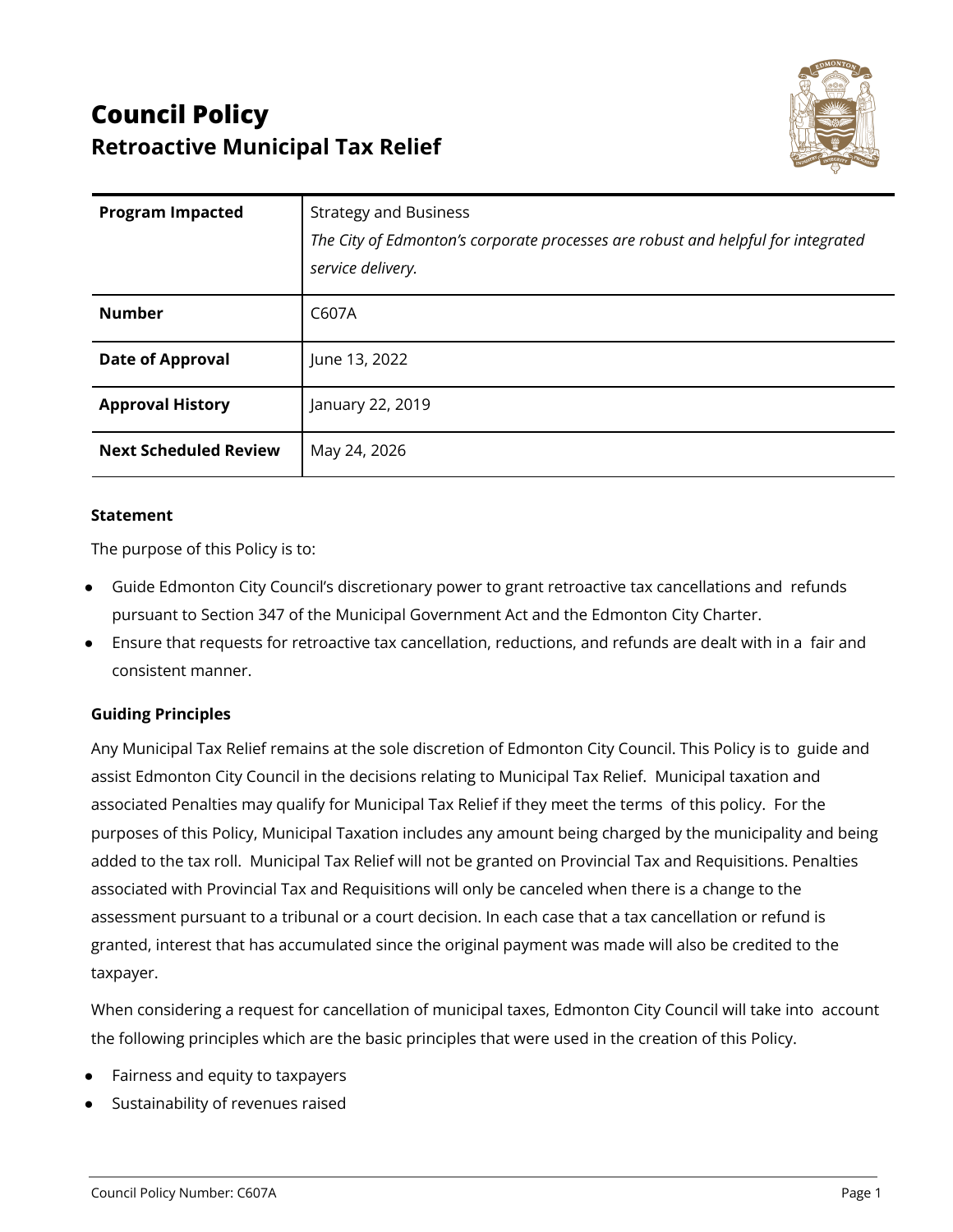- Simplicity, transparency and efficiency of the tax system
- Predictability and stability
- **Competitiveness**

Any decision made by Edmonton City Council on whether to grant or refuse Municipal Tax Relief is entirely discretionary, and will be final with no right of appeal. Appropriate documentation and evidence will need to be provided to support any request for tax forgiveness.

## **1. Municipal Tax Relief That Will Be Supported**

- 1.1. Unless otherwise specifically listed below, the deadline for making any application for Municipal Tax Relief will be 3 months after the tax due date or the end of the tax year, whichever is later.
- 1.2. The following types of requests are situations where Edmonton City Council will typically support Municipal Tax Relief:
	- 1.2.1. *Errors of Fact*
		- Where there is an objective error of fact in the assessment process that took place in the prior assessment year, and this error of fact has been proven by objective evidence, a cancellation, representing the difference in taxation once the error of fact has been corrected, to a maximum of \$5,000.00, will be considered for municipal taxes and Penalties in the prior taxation year. An objective error of fact includes items such as an incorrect calculation of size, incorrectly assessing an improvement when the improvement does not exist, assessing a business that was out of operation, failing to adjust a local improvement levy to account for a new sidewalk or existing curb crossing, making a substantiated error in the exemption of a property, incorrectly adding an item to the tax roll, or valuing land as serviced when there is no servicing. An objective error of fact must be reported to the municipality within 6 months of the current year's tax due date in order for cancellation to be considered, and where there has been a change of ownership at Alberta Land Titles since the error was made, only the period of time where the new owner has owned the property shall be considered.
		- Taxes and Penalties on any portion of a property held under lease by a religious body that is exempt under Section 362(1)(k) of the Act, or by an entity that qualifies for an exemption under 362(1)(c) of the Act when the only reason that the City did not exempt exempt entity was that the City was not aware of the lease. The application must be initiated by the owner within a year of occupancy and the exempt entity must provide a letter saying that they are aware of the request, and aware that the cancellation will be dealt with in accordance with this Policy. The owner must provide a letter saying that the benefit of the cancellation will be given to the exempt entity. This provision only applies to the previous years' taxes and related Penalties since the current year would be dealt with through an amended assessment notice.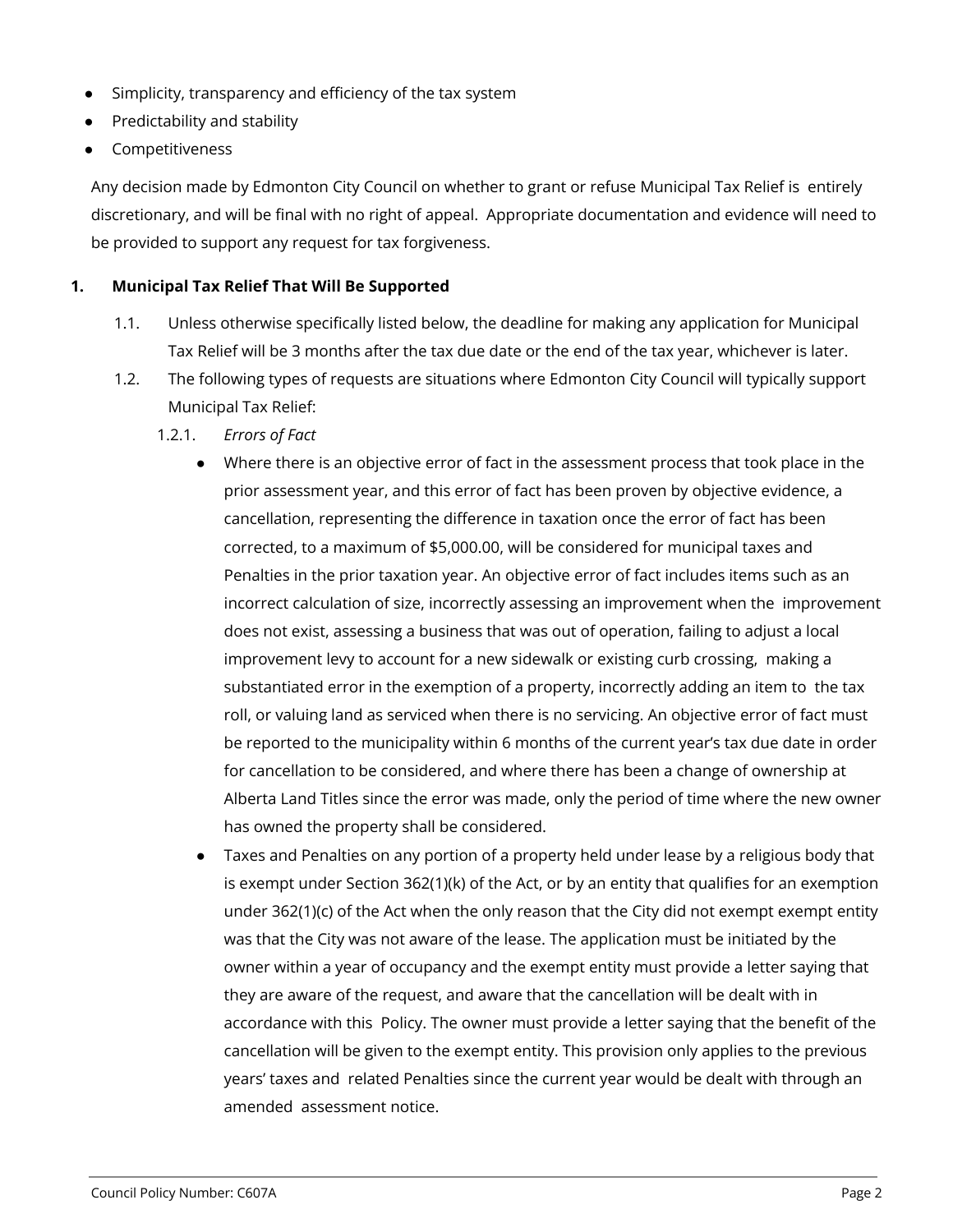## 1.2.2. *Payment Errors*

- Penalties relating to errors in the processing of a payment where the error was either partially or completely the responsibility of the City of Edmonton;
- Penalties arising as a result of an error in the payment process made by a taxpayer, a taxpayer's representative, or a taxpayer's bank, where:
	- A payment has been received by the City of Edmonton;
	- $\circ$  The error resulted in uncertainty as to how to apply the payment, or the error caused the payment to be applied to the incorrect account; and
	- It was possible to resolve the error in a way that does not cause a potential detriment to the City of Edmonton or another City of Edmonton taxpayer that is satisfactory to Edmonton City Council, or its delegate.

## 1.2.3. *Death and Illness Resulting in the Late Payment of Taxes*

Forgiveness of any of the Penalties in this section will only apply to residential properties and shall not apply to properties where the taxpayer or the assessed person is a corporation or where the taxpayer has tax arrears. Documentation to the satisfaction of the City will need to be provided.

- Penalties, for a period not exceeding 2 months, arising as a result of a death of the taxpayer when the death preceded the payment due date and was within the Tax Payment Period;
- Penalties, for a period not exceeding 2 months, arising as a result of a death in the Immediate Family of the taxpayer, when the death preceded the payment due date and was within the Tax Payment Period;
- Penalties, for a period not exceeding 2 months, arising as a result of unexpected life threatening illness to the taxpayer or an Immediate Family Member that was first diagnosed within the Tax Payment Period, or where a prognosis relating to a life threatening illness worsened during the Tax Payment Period;
- Penalties, for a period not exceeding 2 months, arising as a result of the emergency hospitalization of the taxpayer. The taxpayer must have been hospitalized within the Tax Payment Period.
- 1.2.4. *Destruction of Improvements*
	- When an event takes place that results in a building being completely destroyed or damaged in a way that renders the building uninhabitable for the remainder of the current tax year, the prorated taxes and any accrued Penalties to a maximum of \$5,000, on the value of the building from the date of the event until the end of the year will be considered for cancellation. Any calculation under this provision will be rounded to the nearest full month. This provision does not apply to buildings that are voluntarily demolished and shall not apply if the taxpayer or the assessed person has changed since the destruction through a change of ownership.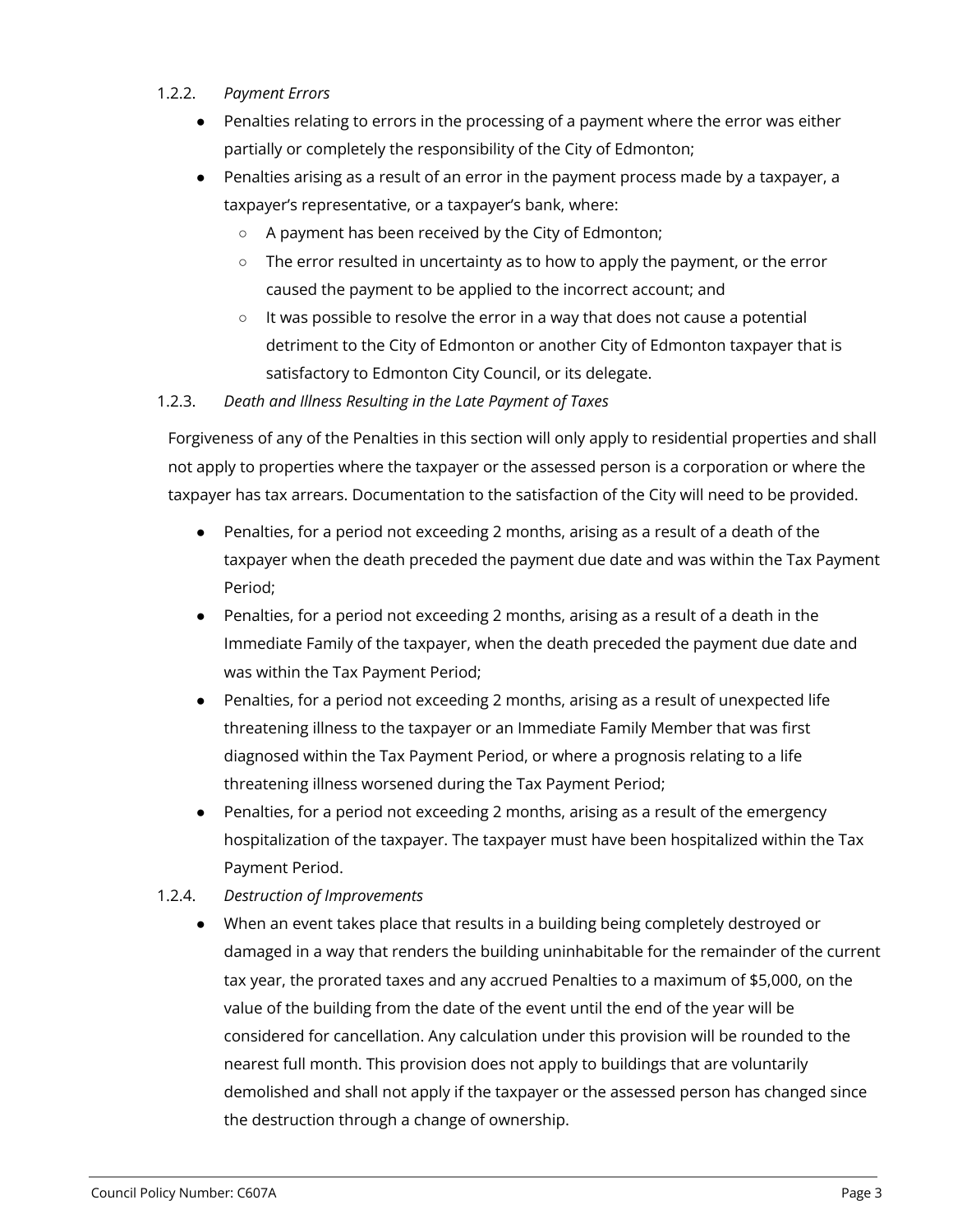- 1.2.5. *Construction of Exempt Facilities*
	- Taxes relating to the construction or renovation of an exempt non-profit facility as dealt with in this Policy under the category New Construction or Renovation of Exempt Non profit Facilities.
- 1.2.6. *Late Payment Penalties on a Successful Appeal*
	- Penalties that have been applied when a taxpayer makes a late payment but has an assessment reduced as a result of a successful appeal shall be forgiven. In this circumstance Penalties shall be recalculated based on the new assessed value and these Penalties shall remain owing. Any additional Penalties directly relating to the reduction shall be forgiven. In this situation, no application is required.

## **2. Municipal Tax Relief That Will Not Be Supported**

- 2.1. While all decisions relating to Municipal Tax Relief will remain at the sole discretion of Edmonton City Council, the following types of requests are situations where Edmonton City Council will usually refuse to grant Municipal Tax Relief:
	- 2.1.1. *Payment Errors*
		- Penalties arising as a result of an error in the payment process made by a taxpayer, a taxpayer's representative, including any delivery party, or a taxpayer's bank, that resulted in the payment being received late;
		- Penalties arising as a result of an error in the payment process made by a taxpayer, a taxpayer's representative, or a taxpayer's bank, where in the opinion of Edmonton City Council, or its delegate, it was not possible to resolve the error in a way that does not cause a potential detriment to other taxpayers or the City of Edmonton.
	- 2.1.2. *Payment Delivery Issues*
		- Penalties arising from a delay in payment resulting from a postal strike;
		- Penalties arising from a delay in payment resulting from lost or misplaced mail or a lost or misplaced courier delivery unless it can be shown that the City of Edmonton was partly or solely responsible for the lost or misplaced payment;
		- Penalties arising from any error or delay in delivery by the taxpayer or a third party;
	- 2.1.3. *Failure to Receive Notices*
		- Unless otherwise dealt with in this Policy, Penalties arising from the late payment of taxes, including late payments that arise as a result of a claim that the taxpayer did not receive a tax notice in a timely fashion or at all;
		- Penalties that arise as a result of a claim that a taxpayer did not receive a tax notice as a result of a change to an email or other address, unless the City of Edmonton made an error in processing the request.
	- 2.1.4. *Payments of Other Charges*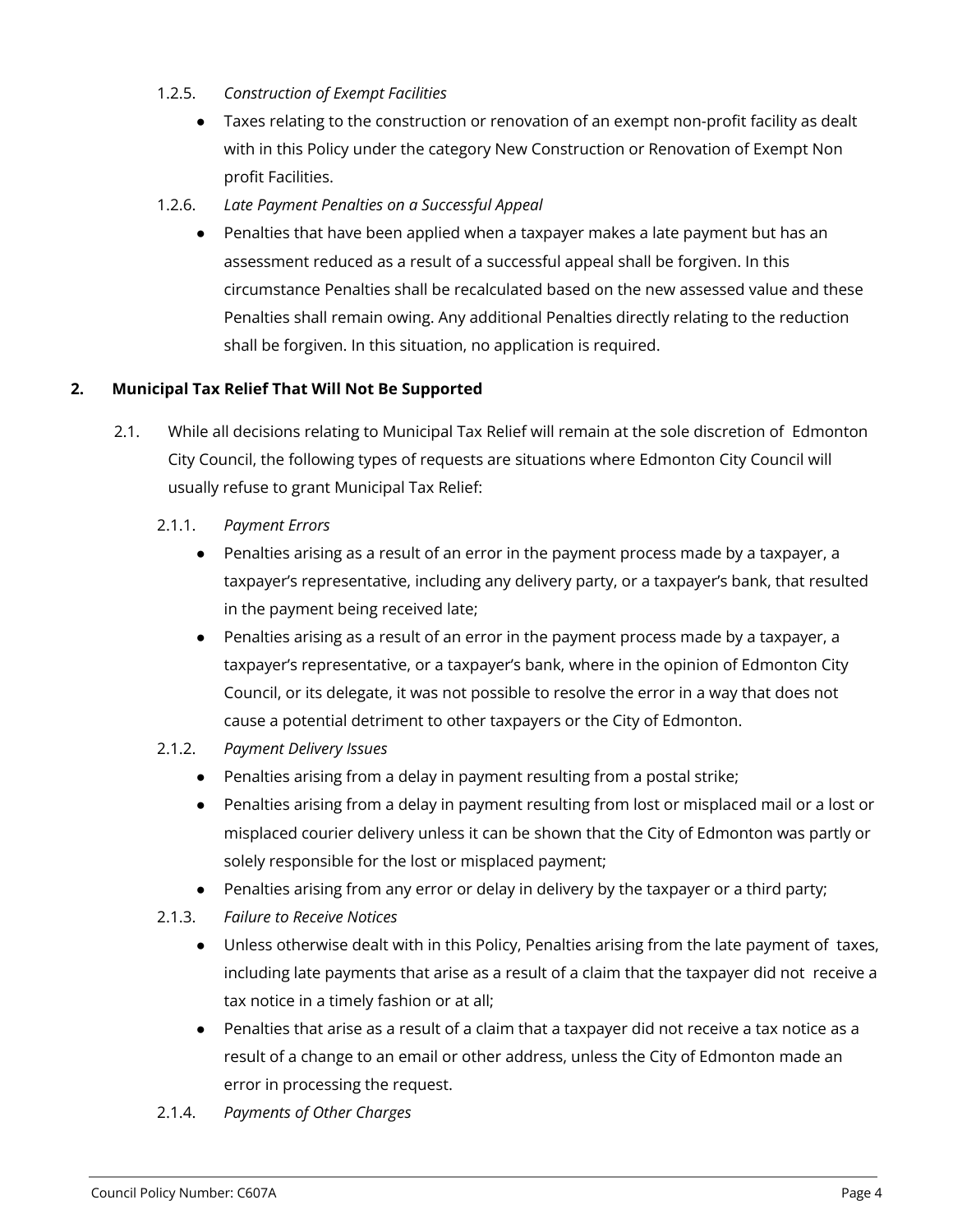- Amounts added to the tax roll, including any Penalties, associated with orders or notices issued under the Act or any other legislation such as the *Weed Control Act SA 2008 c.5.1,* awards ordered by quasi-judicial tribunals or the courts, or any other costs that a municipality is legislatively authorized to place on the tax roll;
- 2.1.5. *Disputes about Amounts Owing*
	- Any claim that a decision of an assessment review board or other assessment tribunal is incorrect, leading to incorrect taxation;
	- Any claim that an assessment is incorrect when a party has failed to file an assessment complaint, or filed such a complaint late;
	- Alleged errors in taxes from an error in judgment in the assessment process, or an error in fact where there is no evidence to support the error;
	- Any claims that nonpayment was as a result of a delay in processing documentation at the Alberta Land Titles Office;
	- Penalties incurred during the appeal process.

## 2.1.6. *Litigation Issues*

- Any taxes and Penalties that arise from the failure to make payments as a result of probate, administration of an estate, foreclosure, receivership, or bankruptcy proceedings, unless a court has ordered that no payments relating to municipal taxes should be paid during the proceedings;
- No entity will be granted Municipal Tax Relief if they have received a grant or other financial assistance from the City of Edmonton or another level of Government, whether the grant or assistance is tied to assessment or tax or not, and there is a dispute about whether the entity is abiding by the terms of that grant or assistance;
- Any claim to reduce taxes or Penalties where a taxpayer is attempting to claim a set-off as a result of an unrelated allegation of liability against the City of Edmonton;
- No Municipal Tax Relief shall be granted for any period of time that an organization is operating a piece of land or a building illegally, including situations where final approvals have not been granted.
- 2.1.7. *Forgiveness of Non-municipal Taxation*
	- No Municipal Tax Relief shall be given for Provincial Tax and Requisitions.
- 2.1.8. *Non-qualifying Renovations*
	- No Municipal Tax Relief shall be given for construction or renovation projects, unless the construction or renovation project qualifies under the category of New Construction or Renovation of Exempt Non-profit Facilities.
- 2.1.9. *Incorrect Party*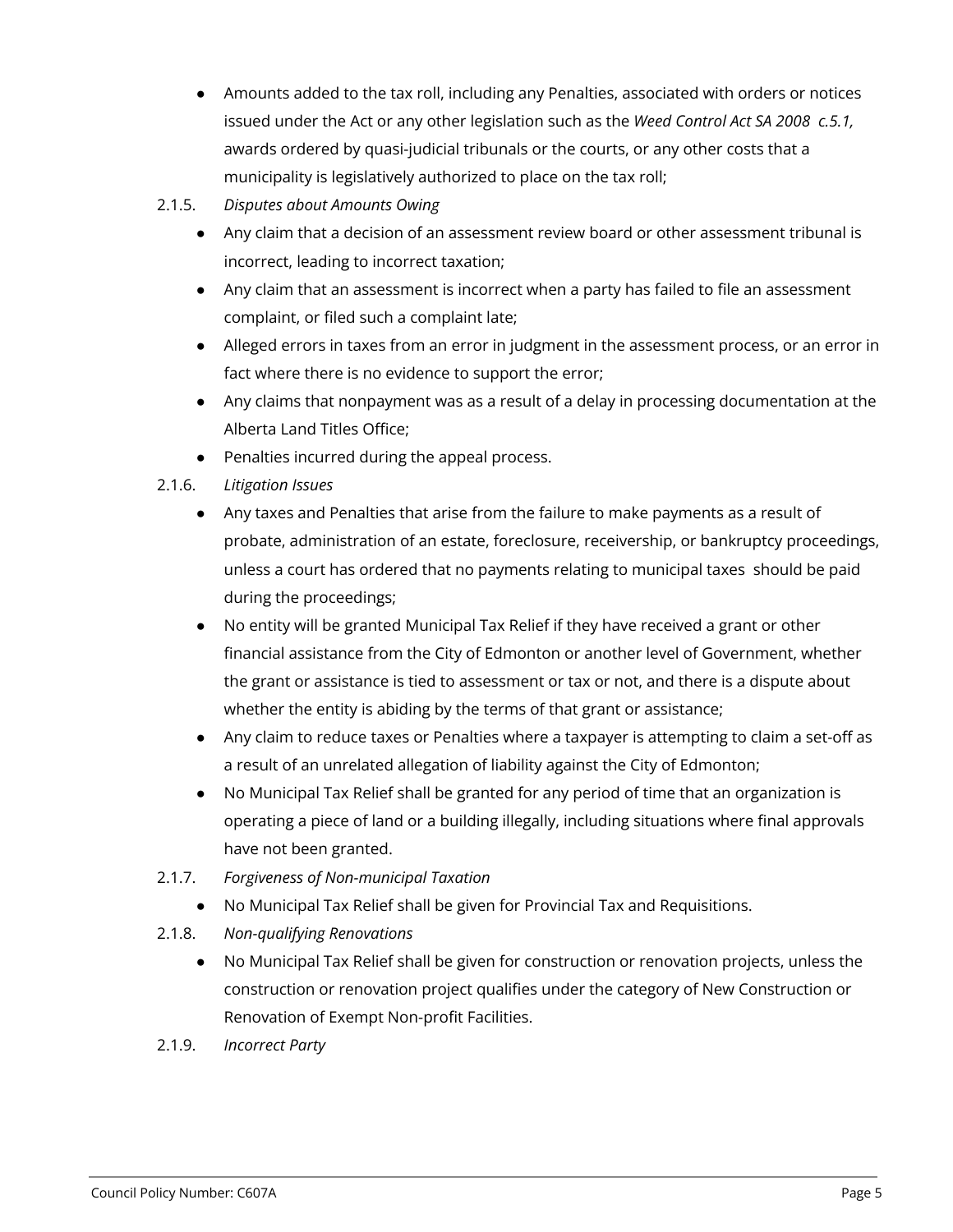- Any request where the party asking for Municipal Tax Relief is different from the party who was responsible for paying the taxes (such as where a property transfers or sells) unless the party that is responsible for paying the taxes supports the request.
- 2.1.10. F*inancial Hardship or a Good Payment Record*
	- Requests for relief for financial hardship that does not otherwise qualify under the terms of this Policy;
	- Requests for relief even when there is a history of a good payment record that does not otherwise qualify under the terms of this Policy.
- 2.1.11. *Outside the timelines or exceeding the maximums*
	- Taxes or Penalties that are supported Municipal Tax Relief, but are made outside the timelines to apply;
	- Any requests that exceed a maximum that is otherwise set under the terms of this Policy.
- 2.1.12. *Deferrals of taxes*
	- Any requests for deferrals of taxes.
- 2.2. City Administration will take no action on requests that this Policy indicates will not receive support unless asked to do so by a member of Edmonton City Council by way of a notice of motion or other similar council request or action.

## **3. New Construction of Renovation of Exempt Non-Profit Facilities**

- 3.1. Tax cancellation for owners of property who are renovating or constructing a facility for which a building permit has been issued, and that would otherwise qualify for a Municipal Tax Exemption upon completion of the construction, will be supported under the following conditions:
	- Organizations described in the Act under Section 362(1)(c) schools, 362(1)(d) educational facilities, 362(1)(e) hospital buildings, 362(1)(h) nursing homes, 362(1)(k) religious buildings, 362(1)(l)(iii) buildings used for burial purposes, 362(1)(m) lodge accommodations and 362(1)(n) non-profit organizations excluding student dormitories, and in the Community Organization Property Tax Exemption Regulation A.R. 281/98 (COPTER), will be given consideration. Non-profit organizations that do not fall under these sections of the Act will not qualify for Municipal Tax Relief;
	- Applications for cancellation can be made at any time after a building permit has been issued. However, consideration for the cancellation will not be processed until the building has been completed, and is being used for the purpose for which it was designed;
	- Before final consideration, an exemption application and all necessary forms to prove exemption eligibility must have been submitted to the City Administration for review, and it must have been determined that the organization and the property meets all